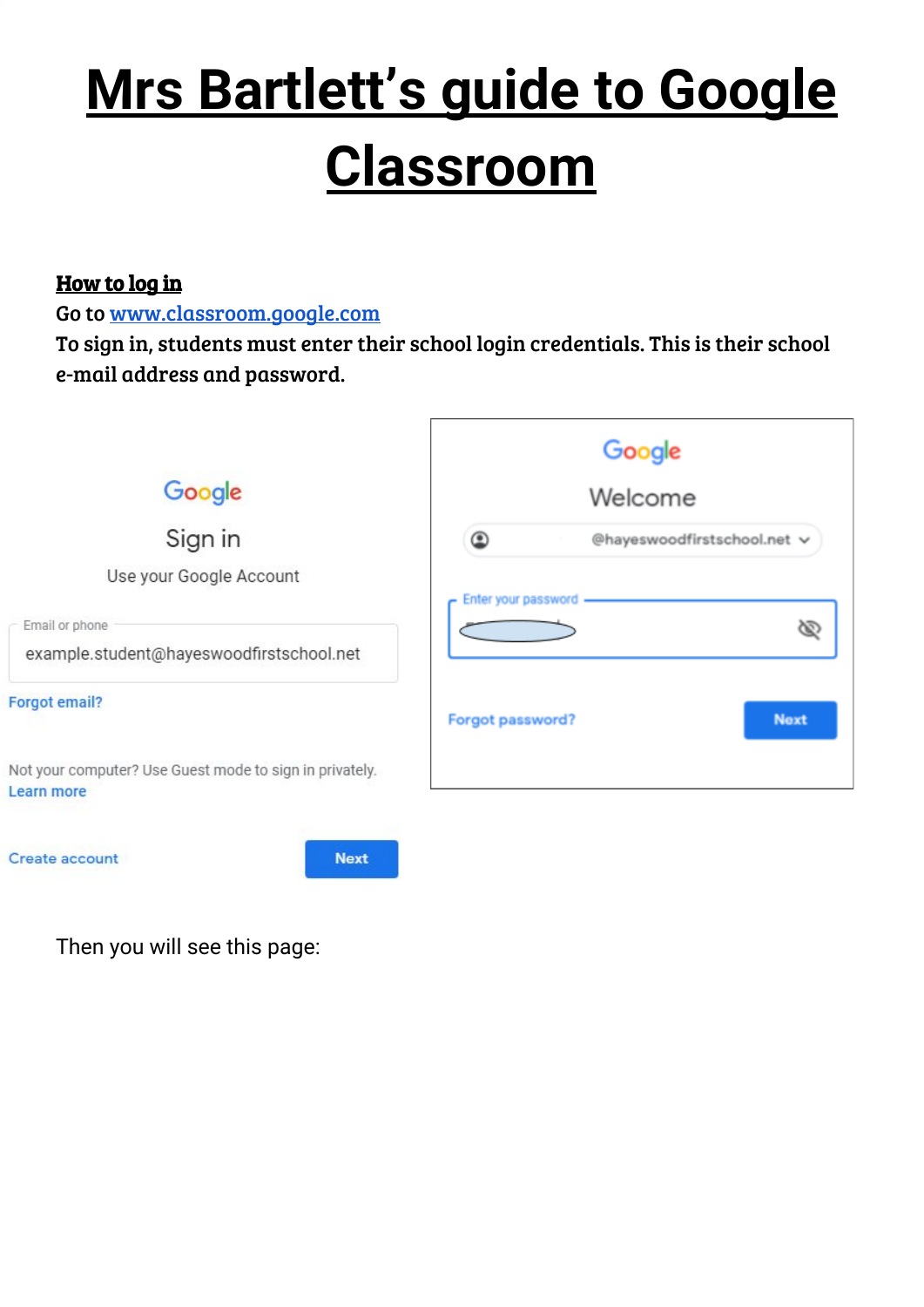

Click here to join a new class

 $\mathbb{R}$ 

# **Welcome to your classroom:**

 $\equiv$  Badgers



## **The "Stream" Page**

The stream works similarly to a social network page. The most recent post that a teacher has added to the Google Classroom will be at the top and the oldest will be at the bottom. Each post will be associated with the subject that the student is learning with that teacher. When a teacher posts an assignment on their Google Classroom, it will contain the name of the task, a description of what the student has to do and possibly associated resources where possible. It will also have a due date for when the work needs to be completed by. Students will be guided by their teacher on whether they complete their work online using Google Classroom or offline in another way.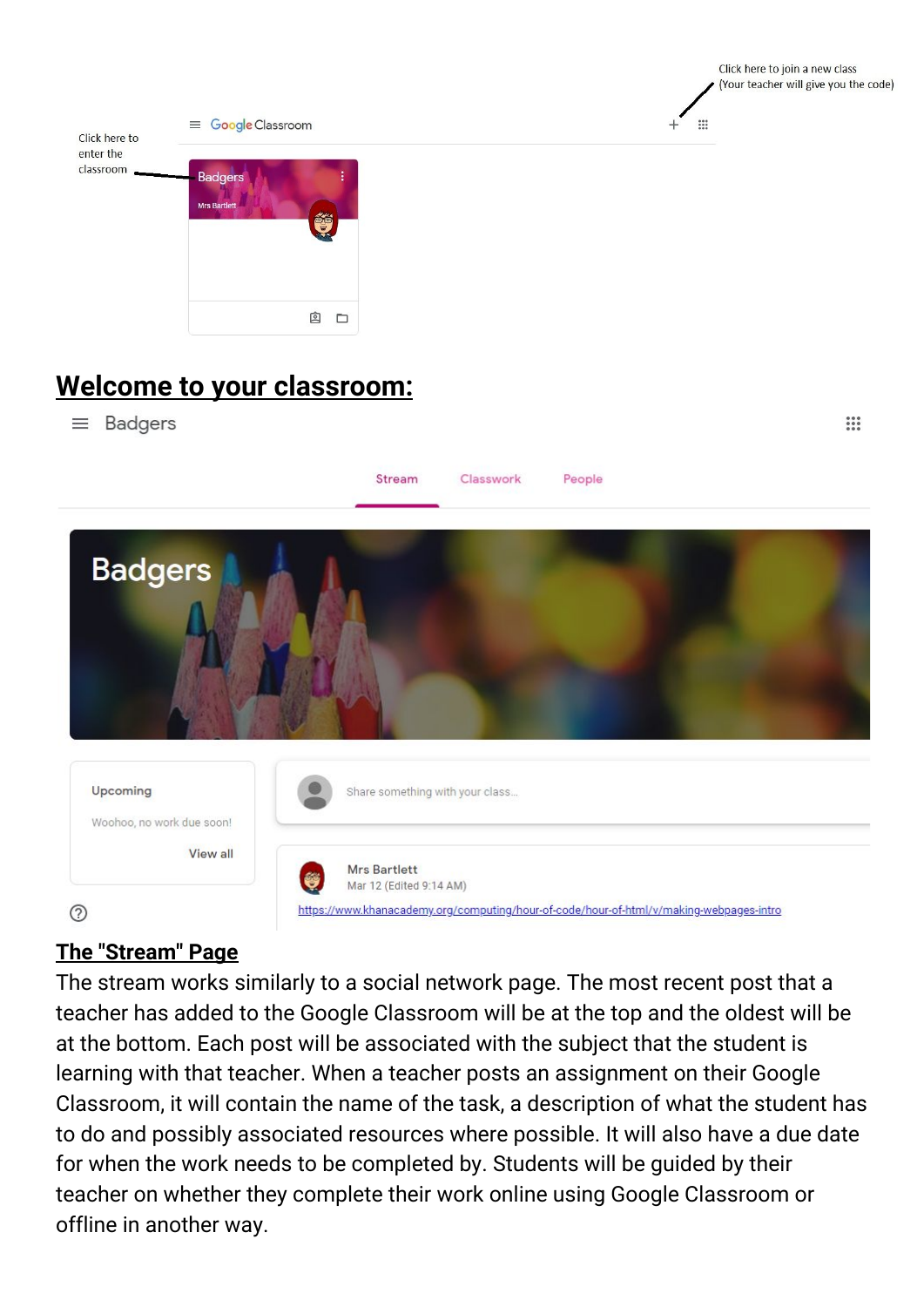| 自 | Reading activity                                                       |                  | Your work           | Assigned            |
|---|------------------------------------------------------------------------|------------------|---------------------|---------------------|
|   | Mrs Bartlett 10:52 AM<br>e                                             |                  | Google Docs         | - Rainf<br>$\times$ |
|   | Read your reading book for 10 minutes and then answer these questions. | + Add or create  |                     |                     |
|   | <b>Class comments</b>                                                  |                  |                     |                     |
|   | Add class comment                                                      | $\triangleright$ | <b>Turn in</b>      |                     |
|   |                                                                        |                  | Private comments    |                     |
|   |                                                                        |                  | Add private comment | đ                   |

### Completing/Submitting Work Online

If students have to complete their work online, they will need to click on the name of the assignment followed by "Add +". A drop-down menu will appear where they can choose to create a Google document or upload a file from their computer or their online storage Google Drive. Or they can open a template created by the teacher. This will appear above the add button.

Having added their chosen document, it will appear in the white box just above the "Add +" button.

If a student has chosen to create a new document from the "Create" section, then they simply need to click on the file and then they can start their work. The file will open in a separate tab and will save automatically until closed. The student can go back to this document to work on it as many times as they wish until they need to submit it.

**After the work has been completed or added to the assignment, then the student will need to press the "Hand In" button. See image below.**



#### **Completing work offline**

Students who have been asked to complete the homework offline, will only need to access the information on Google Classroom. Once they have finished the homework, they will need to click on the assignment but then, just click "Mark As Done". This will notify their teacher that they have completed their work in time for the deadline.